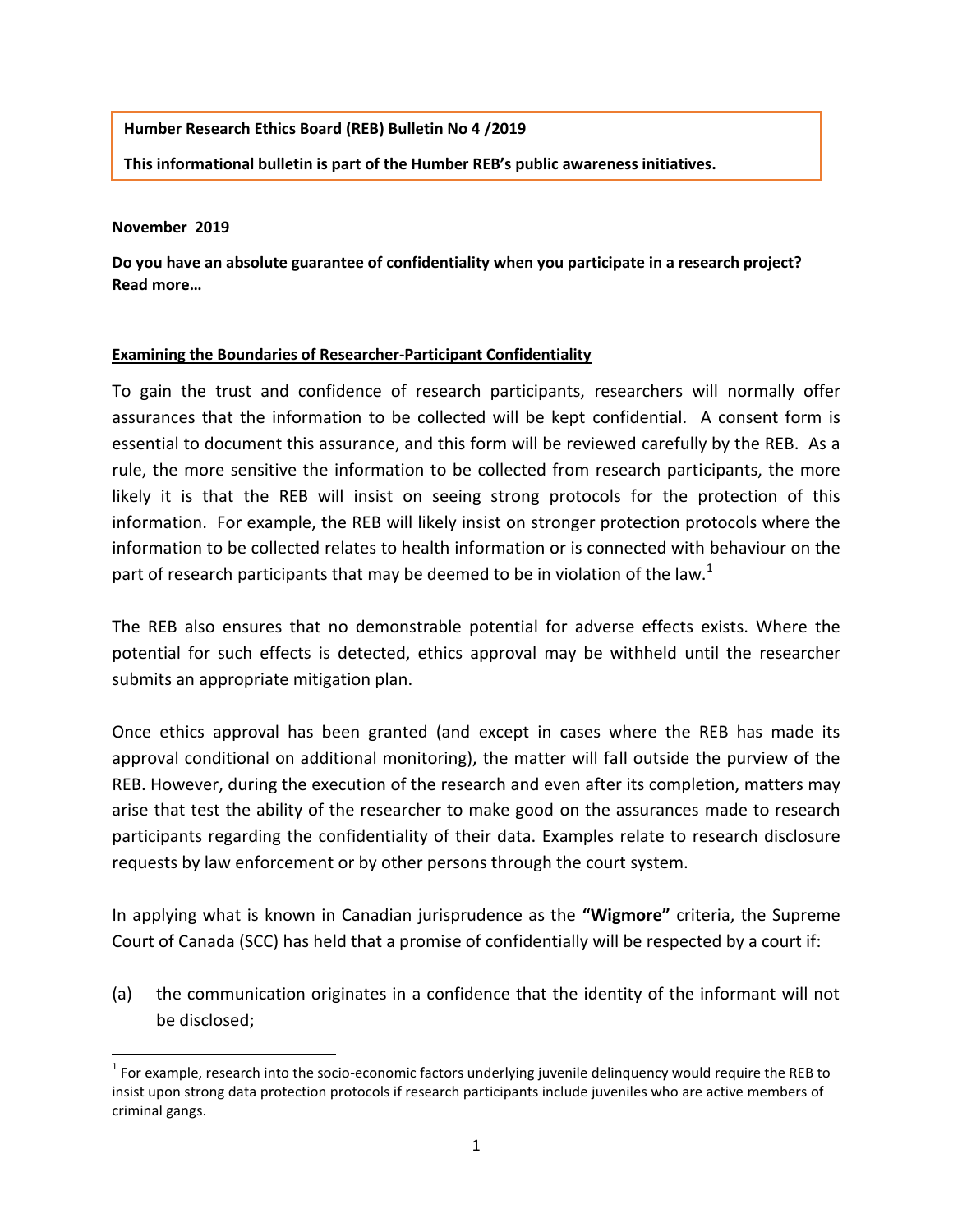- (b) the confidence is essential to the relationship in which the communication arises;
- (c) the relationship is one that should be vigorously fostered in the public good; and
- (d) the public interest in protecting the identity of the informant from disclosure outweighs the public interest in getting at the truth. $<sup>2</sup>$ </sup>

Increasingly, the boundaries of the ability of researchers to maintain researcher-participant confidentiality are being tested. A request for the disclosure of research data was most recently considered by the Superior Court of Quebec in the case of *Rivard c. Éoliennes de l'Érable* (the "Maillé" case)<sup>3</sup>.

In 2010, Marie-Evé Maillé collected research data from residents of a town in Quebec for the purposes of completing her research thesis. The focus of her thesis was social cohesion between two towns that complained of negative environmental impacts arising from the activities of a large corporation. Maillé completed her PhD studies and published her research thesis in 2012. That year, the residents of the two towns commenced a class action lawsuit against the corporation. Maillé was asked to testify as an expert witness on behalf of the plaintiffs. This request led to a judge of the Superior Court of Quebec ordering her to produce to the defendant all of her research findings. The problem this order presented was that Maillé had assured her research participants of confidentiality and her compliance with the court order would breach this assurance. Fortunately, the judge later withdrew his earlier order for Maillé to produce the research data.

The judge ruled that all four of the *Wigmore* criteria had been met. Notably, the judge found that a clear promise of confidentiality had been given by the researcher and that the need to support scientific research was a valid societal objective, irrespective of whether or not the research participants were in a vulnerable position. These findings are significant in that they highlight the court's recognition that researchers may only be able to conduct research effectively if participants can develop a legitimate expectation that data which they provide will not be later used in a manner adverse to their interests.

 $\overline{\phantom{a}}$ 

<sup>&</sup>lt;sup>2</sup> R. v. National Post, [2010] 1 SCR 477

 $^3$  2017 QCCS 2259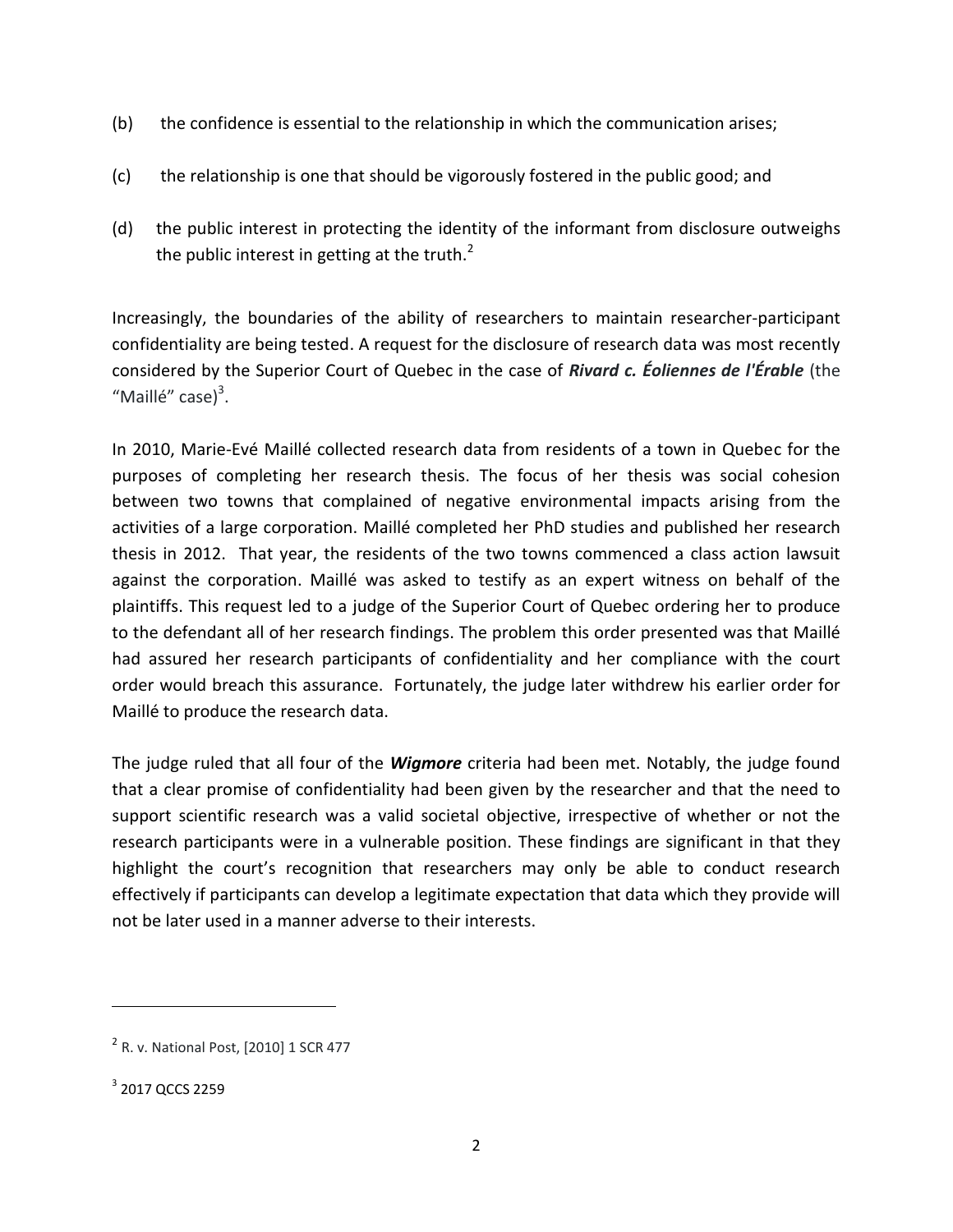The need to protect, as far as possible, the integrity of the research process, was highlighted in even clearer terms in the earlier case of *Parent c. R*. 4 In this case, two researchers sought a declaration from the court that research materials seized by the police pursuant to a search warrant were protected under researcher–participant privilege. The judge applied the Wigmore framework and ruled in favour of the researchers. Underlying the decision were the important findings of the judge that:

(i) The granting and maintenance of confidentiality were integral to the research project.

(ii) The assurance of confidentiality to research participants was an essential part of the approval of the ethics application by the REB at the University of Ottawa, and the funding approval.

(iii) The *Tri-Council Policy Statement* supports the researchers' position that researcherparticipant relationships ought to be diligently fostered in the interest of the community; and

(iv) The evidence demonstrated that the public interest in respecting the promise of confidentiality was high.

(v) While the interest of society in the investigation of serious crimes was also high, the probative value of the specific information being sought was, at best, minimal and marginal.

Neither of these two cases supports a broad assertion that claims to researcher-participant confidentiality will always be upheld, given that the **Wigmore** framework is to be applied on a case-by-case basis. What they do demonstrate however, is that in the presence of competing interests, researcher-participant confidentiality will likely only be displaced where the researcher's assurance of confidentiality was not itself integral to the research process and / or where a competing public interest in having access to the information is strong enough to predominate.

There is a best practice that emerges from this discussion for both researchers and REBs. Researchers should act with the utmost good faith towards research participants and in light of potential legal limitations, refrain from offering absolute guarantees with respect to the

l  $^4$  2014 QCCS 132